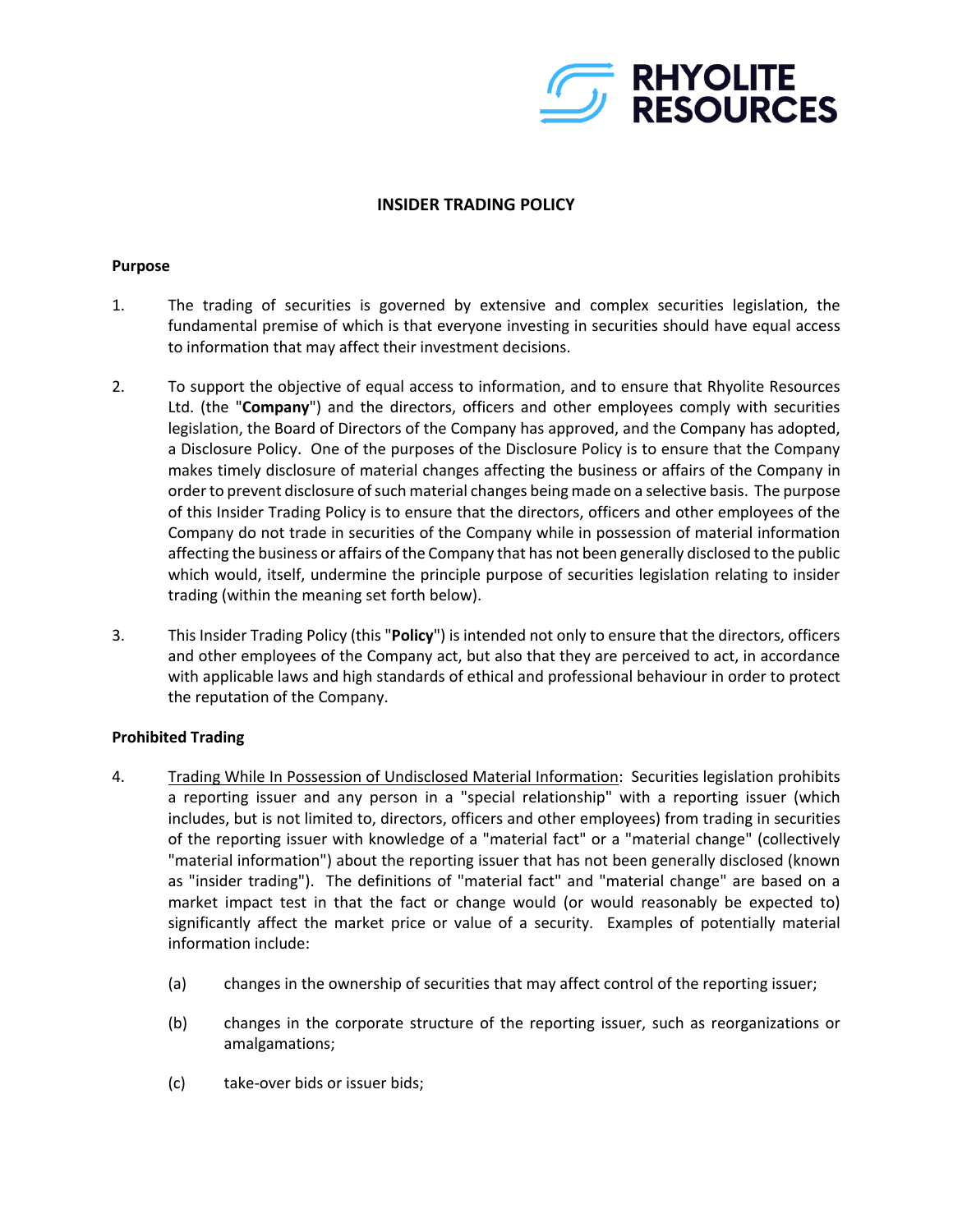- (d) major acquisitions or dispositions;
- (e) changes in capital structure;
- (f) significant borrowings;
- (g) public or private sales of additional securities;
- (h) developments affecting the resources of the reporting issuer, including exploration discoveries;
- (i) entering into or the loss of significant contracts;
- (j) a material increase or decrease in near term earnings prospects;
- (k) changes in capital investment plans or objectives;
- (l) significant changes in management;
- (m) material litigation; and
- (n) events of default under financing or other agreements.

The prohibition on trading applies not only to trading in the securities of the reporting issuer but also to trading in the securities of another reporting issuer if the person wishing to trade possesses undisclosed material information about that reporting issuer (for example, a reporting issuer that the other reporting issuer is doing business with).

Securities laws also prohibit "tipping", defined as communicating non-public material information, other than in the necessary course of business, to another person. All directors, officers and other employees of the Company must ensure that they do not divulge such nonpublic information to any unauthorized person, whether or not such person may trade on the information.

- 5. Unscheduled Blackout Periods: Additional blackout periods, due to material developments which may arise, as specified by the Chief Executive Officer or the Chief Financial Officer may be imposed from time to time. All directors, officers and employees of the Company with knowledge of such material developments will be covered by the blackout.
- 6. The trading prohibitions in Sections 4 and 5 do not apply to the acquisition of securities through the exercise of share options but do apply to the sale of the securities acquired through the exercise of share options.

## **Public Reporting Requirements**

7. Directors and certain officers are required to electronically file insider reports through the System for Electronic Disclosure by Insiders ("**SEDI**"). Such reports are due within five days of becoming an insider disclosing such person's beneficial ownership of, or control or direction over, securities of the Company and within five days of the date on which a change in such ownership, or control or direction, occurs. A trade includes the grant of options or the exercise thereof as well as a change in the nature of the ownership, or control or direction over, securities (e.g. a disposition to a company controlled by the insider or a determination that the securities are held in trust for